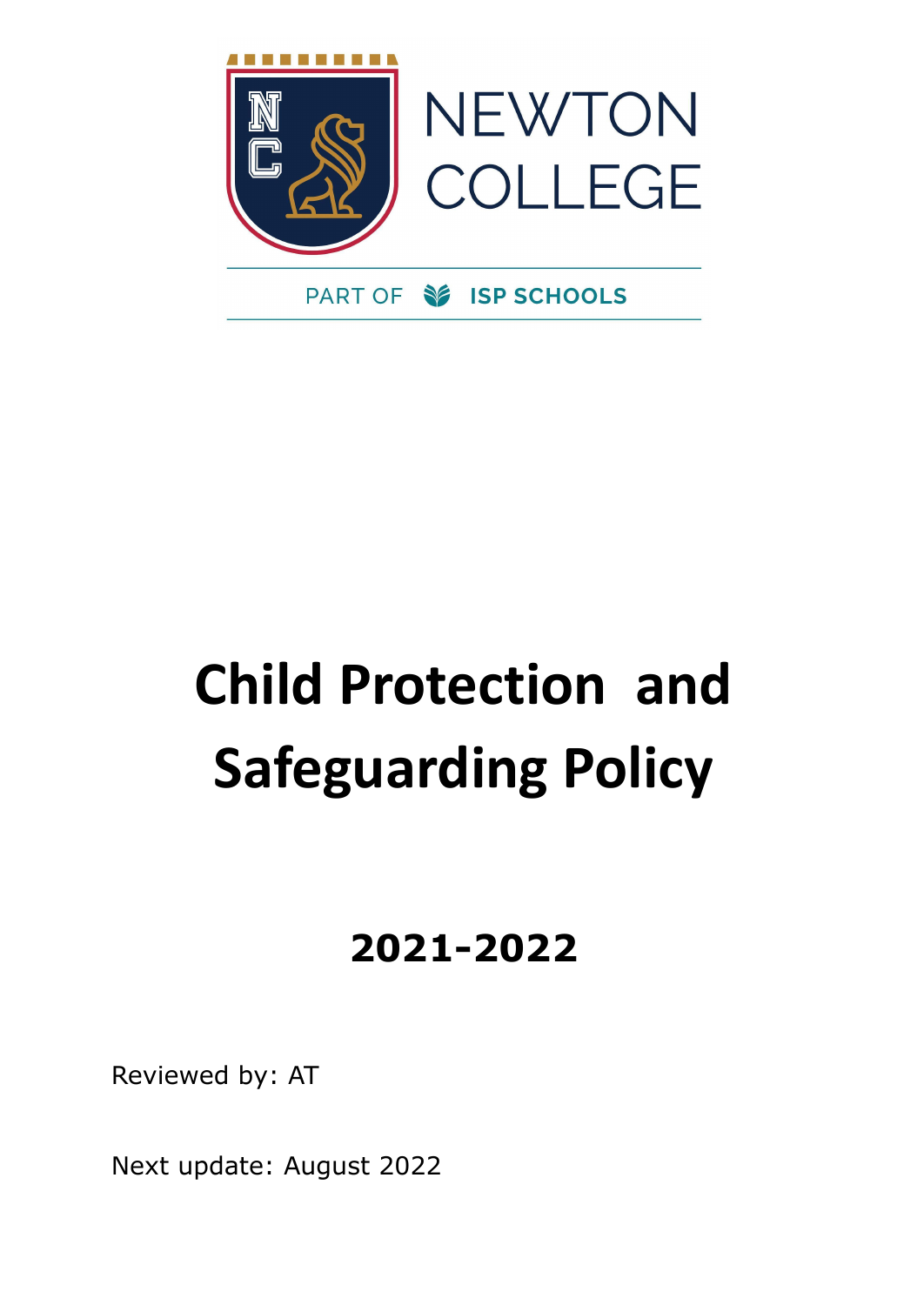## **Laude Newton College**

| <b>Contact details</b> |                        |                                 |
|------------------------|------------------------|---------------------------------|
| Principal              | Alan Taylor            | a.taylor@laudenewtoncollege.com |
| <b>FYFS</b>            | Sarah Moran            | s.moran@laudenewtoncollege.com  |
| Primary                | <b>Francine Turner</b> | f.turner@laudenewtoncollege.com |
| Secondary & Sixth Form | <b>Abbie Nutall</b>    | a.nutall@laudenewtoncollege.com |
| <b>DSL</b>             | Paula Grant            | p.grant@laudenewtoncollege.com  |
| Deputy DSL             | Amparo Miñana          | a.minana@laudenewtoncollege.com |

## **1.0 Policy statement and principals**

## *It is the ethos of Laude Newton College to enable children of the internationally mobile community to learn and develop, grow and realise their potential in a SAFE environment which is child-centered, stable, nurturing and rich with learning opportunity.*

This policy is available on the school website and is included in the staff handbook.

Our core safeguarding principles are:

- the school's responsibility to safeguard and promote the welfare of children is of paramount importance.
- safer children make more successful learners.
- policies will be reviewed at least annually unless an incident or new legislation or guidance suggests the need for an interim review.
- The school operates within the Spanish Legal framework, but uses best practice and guidance from the UK to develop its policies and procedures. Reference to UK laws etc is intended to help staff understand the context or expectations in relation to given issues.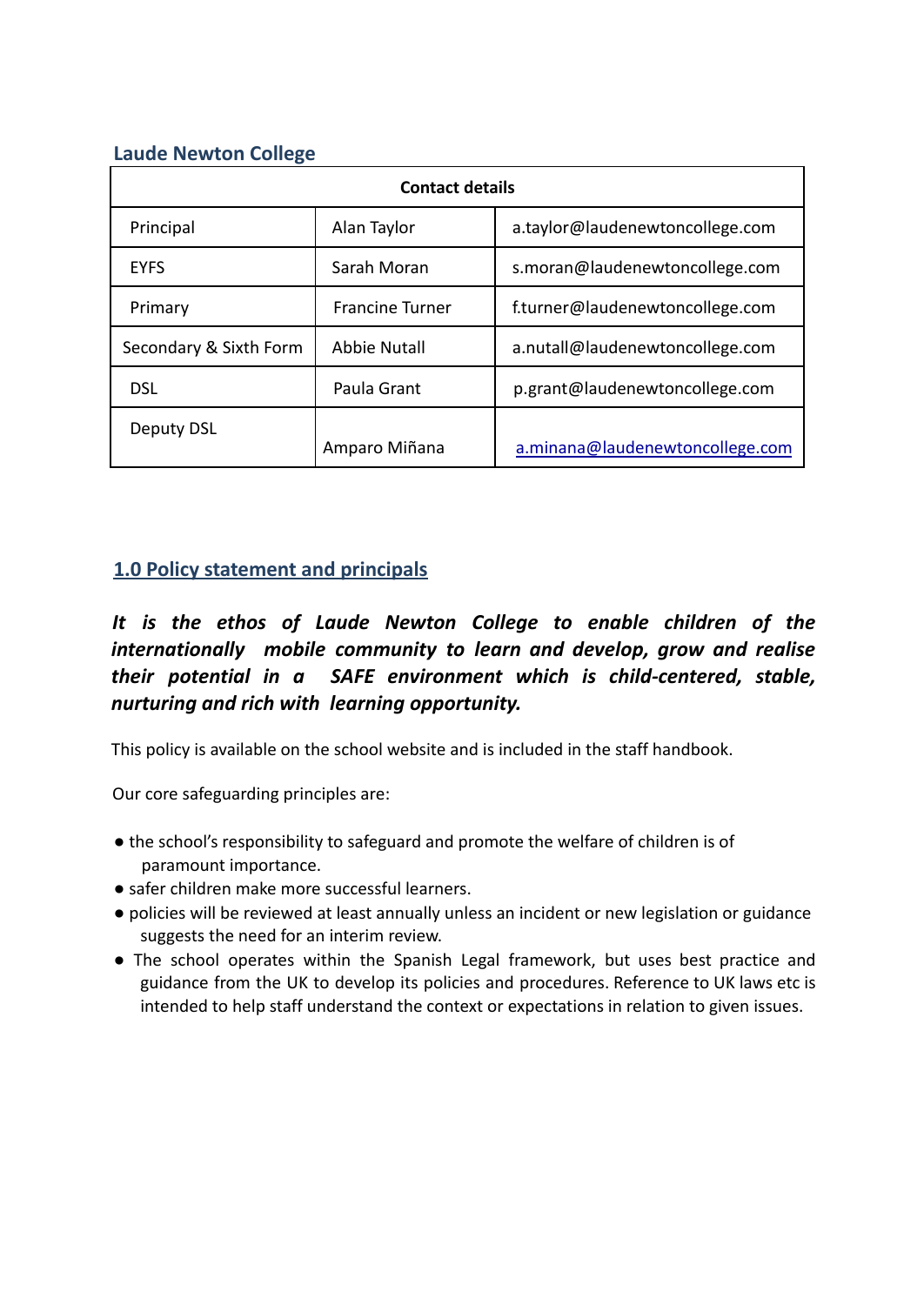## **1.1 Child protection statement**

We recognise our moral and statutory responsibility to safeguard and promote the welfare of all pupils. We endeavour to provide a safe and welcoming environment where children are respected and valued. We are alert to the signs of abuse and neglect and follow our procedures to ensure that children receive effective support, protection and justice.

The procedures contained in this policy apply to all staff, volunteers and governors.

## **Policy principles**

- The welfare of the child is paramount.
- All children, regardless of age, gender, ability, culture, race, language, religion or sexual identity, have equal rights to protection.
- All staff have an equal responsibility to act on any suspicion or disclosure that may suggest a child is at risk of harm.
- Pupils and staff involved in child protection issues will receive appropriate support.

## **Policy aims**

- To provide all staff with the necessary information to enable them to meet their child protection responsibilities.
- To ensure consistent good practice.
- To demonstrate the school's commitment with regard to child protection to pupils, parents and other partners.

## **Safeguarding legislation and guidance**

The definition of Safeguarding is to recognise and act to protect any child who may be at risk either physically or emotionally and it is the responsibility of all staff within ISP schools to report any concerns they may have to the Designated Safeguard Leaders (DSL).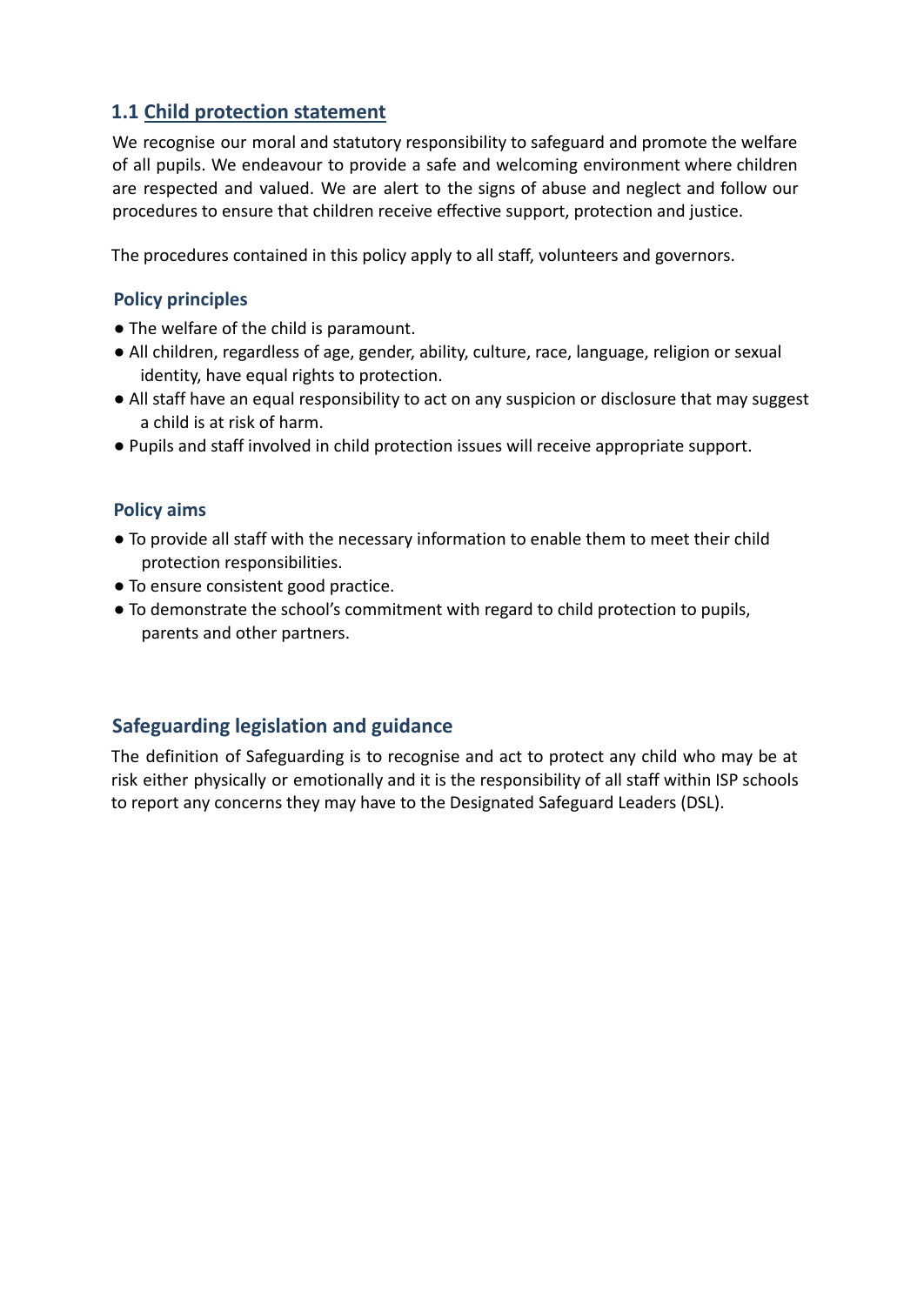## **2.0 Roles and responsibilities**

#### **Key personnel**

#### **The designated safeguarding lead (DSL) for child protection is** PAULA GRANT

Contact details: email: p.grant@laudenewtoncollege.com

#### **The deputy designated lead(s) is/are**

Deputy DSL

Amparo Miñana a.minana@laudenewtoncollege.com

EYFS

Sarah Moran s.moran@laudenewtoncollege.com

Primary

Francine Turner f.turner@laudenewtoncollege.com

Secondary School and Sixth Form

Malen Ferrer m.ferrer@laudenewtoncollege.com

#### **The nominated child protection governor is** Nick Rugg

Contact details: email: n.rugg@ispschools.com tel: 952 79 99 00.

**The Headteacher is** Alan Taylor

Contact details: email: a.taylor@laudenewtoncollege.com

## **2.1 The designated safeguarding lead(DSL):**

- has the status and authority within the school to carry out the duties of the post, including committing resources and supporting and directing other staff.
- is appropriately trained, with regular updates.
- acts as a source of support and expertise to the school community.
- has a working knowledge of safeguarding procedures.
- makes staff aware of safeguarding training courses and the latest policies on safeguarding.

● requests that detailed written records of all concerns, ensuring that such records are stored securely and flagged on, but kept separate from, the pupil's general file. ● refers cases of suspected abuse to children's social care or police as appropriate. ● ensures that when a pupil leaves the school, their child protection file is passed to the new school (separately from the main pupil file and ensuring secure transit) and confirmation of receipt is obtained.

- attends and/or contributes to child protection conferences.
- coordinates the school's contribution to child protection plans.

● develops effective links with relevant statutory and voluntary agencies. ● ensures that the child protection policy and procedures are reviewed and updated annually liaises with the nominated governor and headteacher (where the role is not carried out by the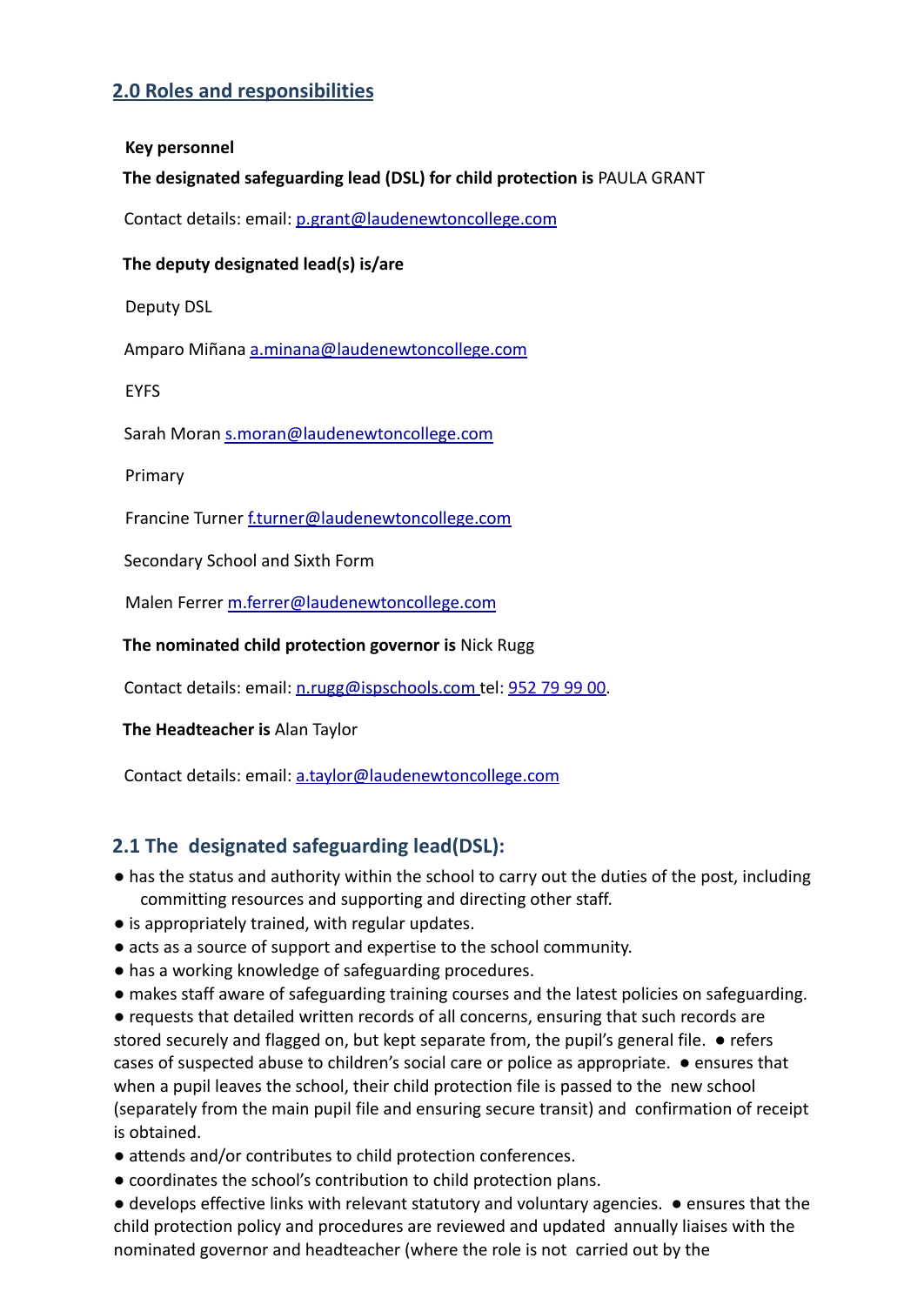headteacher) as appropriate.

● makes the child protection policy available publicly, on the school's website or by other means.

## **2.2 The deputy designated safeguarding lead(s):**

Is/are trained to the same level as the DSL and, in the absence of the DSL, carries out those functions necessary to ensure the ongoing safety and protection of pupils. In the event of the long-term absence of the DSL, the deputy will assume all of the functions above.

## **3.0 Good practice guidelines and staff code of conduct**

Good practice includes:

- treating all pupils with respect.
- setting a good example by conducting ourselves appropriately.
- involving pupils in decisions that affect them.
- encouraging positive, respectful and safe behaviour among pupils.
- being a good listener.
- being alert to changes in pupils' behaviour and to signs of abuse, neglect and exploitation.

● recognising that challenging behaviour may be an indicator of abuse. ● reading and understanding the school's child protection policy, staff behaviour policy and guidance documents on wider safeguarding issues.

- being aware that the personal and family circumstances and lifestyles of some pupils lead to an increased risk of abuse.
- referring all concerns about a pupil's safety and welfare to the DSL, or, if necessary directly to police or children's social care.

## **3.1 Abuse of position of trust**

All school staff are aware that inappropriate behaviour towards pupils is unacceptable and that their conduct towards pupils must be beyond reproach.

Staff understand that under the Sexual Offences Act 2003 it is an offence for a person over the age of 18 to have a sexual relationship with a person under the age of 18, where that person is in a position of trust, even if the relationship is consensual. This means that any sexual activity between a member of the school staff and a pupil under 18 may be a criminal offence.

## **3.2 Children who may be particularly vulnerable**

Some children may have an increased risk of abuse. Many factors can contribute to an increase in risk, including prejudice and discrimination, isolation, social exclusion, communication issues and reluctance on the part of some adults to accept that abuse can occur. To ensure that all of our pupils receive equal protection, we will give special consideration to children who are:

- disabled or have special educational needs.
- young carers.
- affected by parental substance misuse, domestic violence or parental mental health needs.
- asylum seekers.
- living away from home.
- vulnerable to being bullied, or engaging in bullying.
- living in temporary accommodation.
- live transient lifestyles.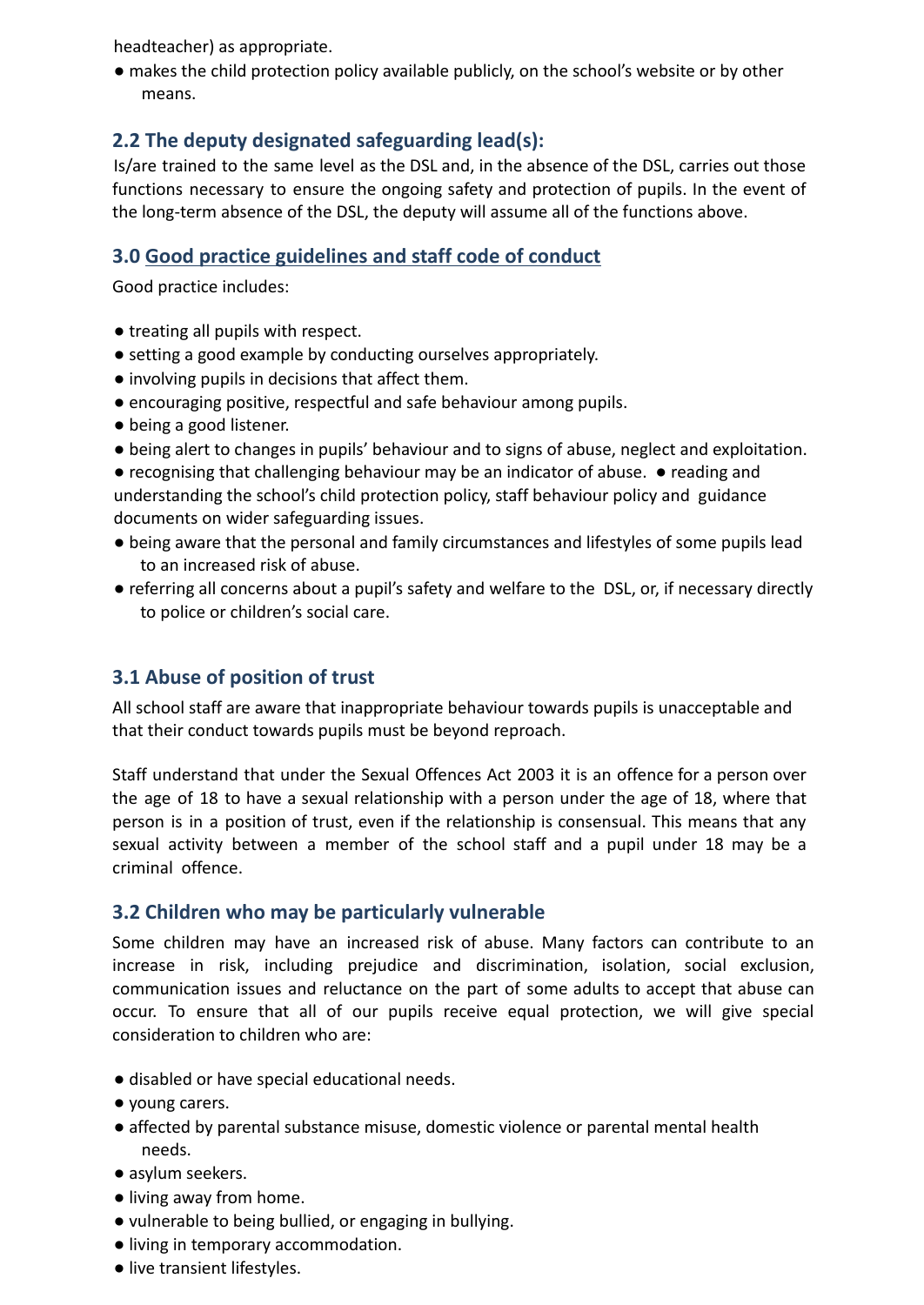- living in chaotic and unsupportive home situations.
- vulnerable to discrimination and maltreatment on the grounds of race, ethnicity, religion, disability or sexuality.
- at risk of sexual exploitation.
- do not have English as a first language.
- at risk of female genital mutilation (FGM).
- at risk of forced marriage.
- at risk of being drawn into extremism.

This list provides examples of additionally vulnerable groups and is not exhaustive. Special consideration includes the provision of safeguarding information and resources in community languages and accessible formats for children with communication needs.

## **3.3 Children with special educational needs and disabilities**

Children with special educational needs (SEN) and disabilities can face additional safeguarding challenges. Additional barriers can exist when recognising abuse and neglect in this group of children, which can include:

- assumptions that indicators of possible abuse such as behaviour, mood and injury relate to the child's disability without further exploration;
- the potential for children with SEN and disabilities being disproportionately impacted by behaviours such as bullying, without outwardly showing any signs; and
- communication barriers and difficulties in overcoming these barriers.

Staff are trained to manage these additional barriers to ensure this group of children are appropriately safeguarded.

## **3.4 Children missing education**

Attendance, absence and exclusions are closely monitored. A child going missing from education is a potential indicator of abuse and neglect, including sexual abuse and sexual exploitation. The DSL will monitor unauthorised absence and take appropriate action including notifying the local authority, particularly where children go missing on repeated occasions and/or are missing for periods during the school day. Staff must be alert to signs of children at risk of travelling to conflict zones, female genital mutilation and forced marriage.

**3.5 Whistle blowing if you have concerns about a colleague** Staff who are concerned about the conduct of a colleague towards a pupil are undoubtedly placed in a very difficult situation. They may worry that they have misunderstood the situation and they will wonder whether a report could jeopardise their colleague's career. All staff must remember that the welfare of the child is paramount. The school's whistleblowing code enables staff to raise concerns or allegations, initially in confidence and for a sensitive enquiry to take place.

All concerns of poor practice or possible child abuse by colleagues should be reported to the headteacher. Complaints about the headteacher/principal should be reported to The designated child protection officer in the school, Maravillas Amorós.

Contact details: email: m.amoros@laudenewtoncollege.com

## **3.6 Allegations against staff**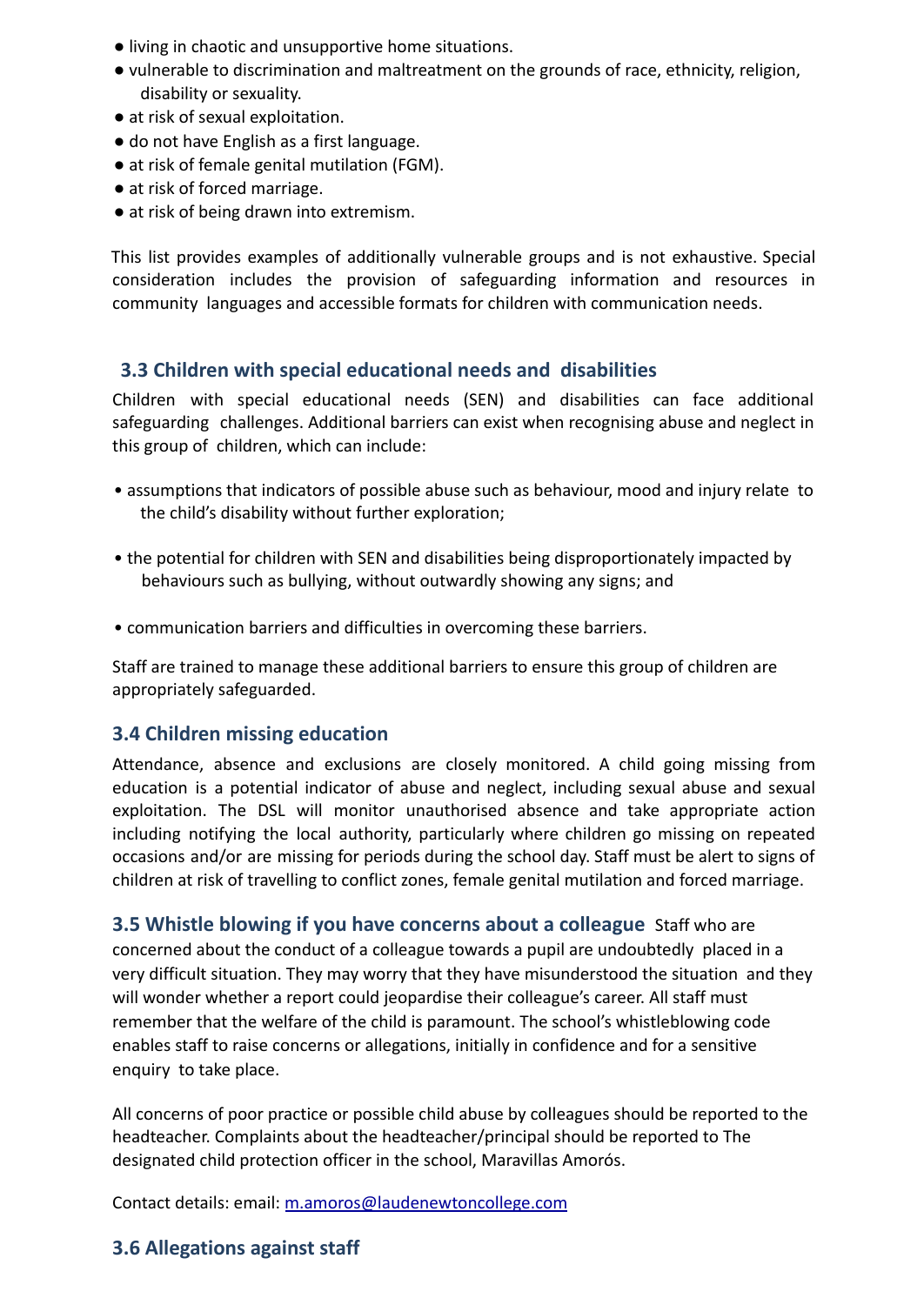When an allegation is made against a member of staff, our set procedures must be followed. The full procedures for dealing with allegations against staff can be found in *Keeping Children Safe in Education (DfE, 2016)* and in the school's Allegations of Abuse Against Staff policy and procedures.

Allegations concerning staff who no longer work at the school, or historical allegations will be reported to the police.

## **3.7 Staff training**

It is important that all staff receive training to enable them to recognise the possible signs of abuse, neglect and exploitation and to know what to do if they have a concern.

New staff and governors will receive a briefing during their induction, which includes the school's child protection policy and staff behaviour policy, reporting and recording arrangements, and details for the DSL. All staff, including the DSL, headteacher (unless the headteacher is the DSL) and governors will receive training that is regularly updated. All staff will also receive safeguarding and child protection updates via email, e-bulletins, website access and staff meetings throughout the year.

## **4.0 Safer recruitment**

Our school complies with the requirements of Keeping Children Safe in Education (DfE 2016) and the LSCB by carrying out the required checks and verifying the applicant's identity, qualifications and work history.

At least one member of each recruitment panel will have attended safer recruitment training.

All relevant staff (involved in early years settings and/or before or after school care for children under eight) are made aware of the disqualification and disqualification by association legislation and their obligations to disclose relevant information to the school

The school obtains written confirmation from supply agencies or third party organisations that agency staff or other individuals who may work in the school have been appropriately checked.

Trainee teachers will be checked either by the school or by the training provider, from whom written confirmation will be obtained.

The school will maintain a single central record of recruitment checks undertaken.

## **4.1 Volunteers**

Volunteers are not normally allowed to work inside Spanish schools however, where there is an exception they will undergo checks commensurate with their work in the school, their contact with pupils and the supervision provided to them. Under no circumstances will a volunteer who has not been appropriately checked be left unsupervised.

## **4.2 Contractors**

The school checks the identity of all contractors working on site and requests child protection checks with barred list checks where required by statutory guidance. Contractors who have not undergone checks will not be allowed to work unsupervised during the school day.

## **4.3 Site security**

Visitors to the school, including contractors, are asked to sign in and are given a badge, which confirms they have permission to be on site. Parents who are simply delivering or collecting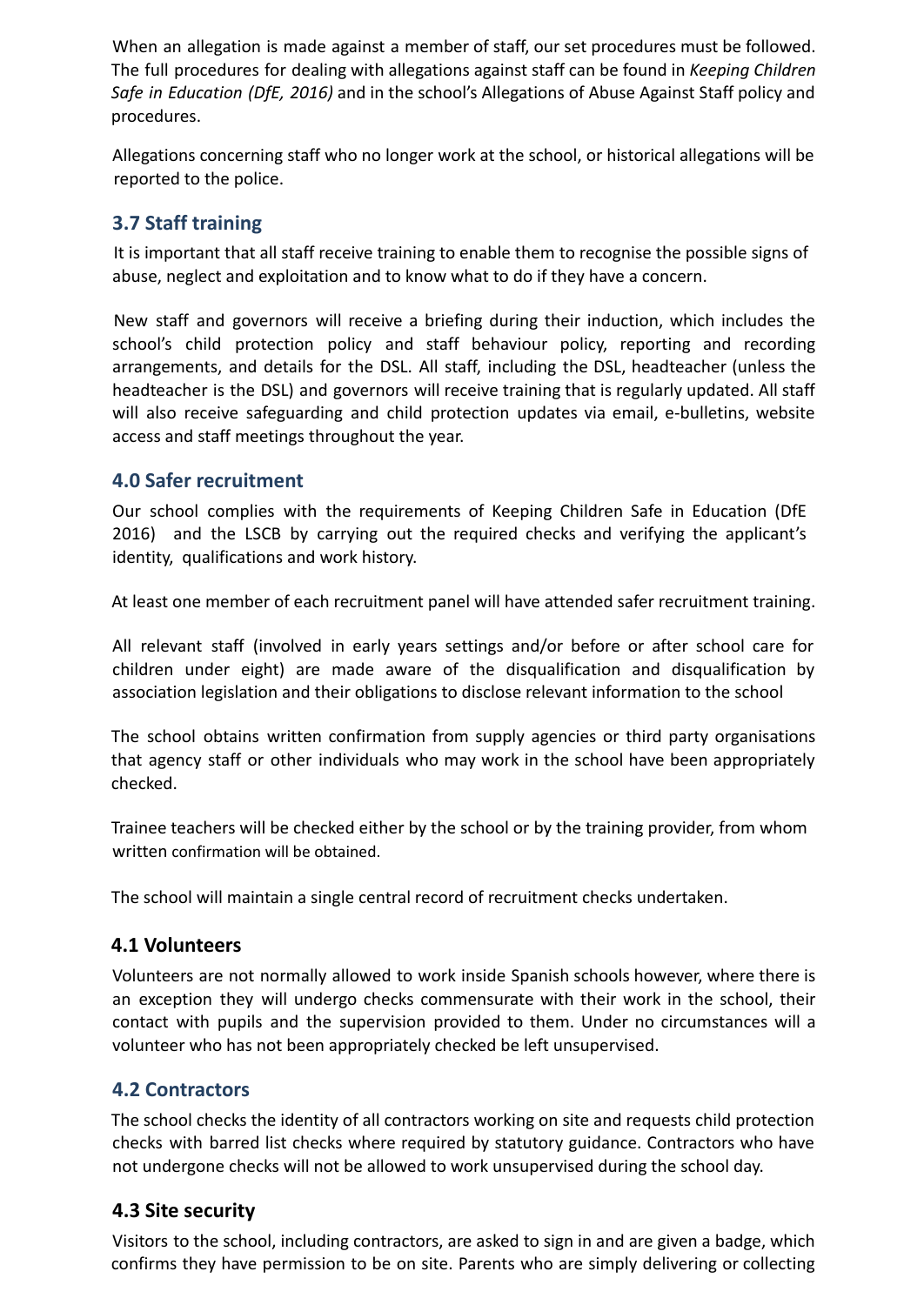their children do not need to sign in. All visitors are expected to observe the school's safeguarding and health and safety regulations. The headteacher will exercise professional judgement in determining whether any visitor should be escorted or supervised while on site.

## **4.4 Extended school and off-site arrangements**

All extended and off site activities are subject to a risk assessment to satisfy health and safety and safeguarding requirements. Where extended school activities are provided by and managed by the school, our own child protection policy and procedures apply. If other organisations provide services or activities on our site on behalf of our school we will check that they have appropriate procedures in place, including safer recruitment procedures.

When our pupils attend off-site activities, including day and residential visits and work related activities, we will check that effective child protection arrangements are in place.

## **4.5 Staff/pupil online relationships**

Laude Newton College has a school staff/student email system which is safely monitored and enables students and parents to contact staff at any time, should they need to do so. No staff should undertake communications via social media. WhatsApp communications must never be set up between individual pupils and staff. WhatsApp Groups can only ever be set up or used within the Acceptable Use of IT Policy and with the specific permission of the School Principal.

## **5.0 Child protection procedures**

## **5.1 Recognising abuse**

To ensure that our pupils are protected from harm, we need to understand what types of behaviour constitute abuse and neglect.

Abuse and neglect are forms of maltreatment. Somebody may abuse or neglect a child by inflicting harm, for example by hitting them, or by failing to act to prevent harm, for example by leaving a small child home alone.

Abuse may be committed by adult men or women and by other children and young people.

Keeping Children Safe in Education (DfE 2016) refers to four categories of abuse. These are set out at Appendix One along with indicators of abuse.

## **5.2 Bullying**

While bullying between children is not a separate category of abuse and neglect, it is a very serious issue that can cause anxiety and distress. All incidences of bullying, including cyber bullying and prejudice-based bullying should be reported and will be managed through our tackling-bullying procedures which can be accessed via the relevant Stage Coordinator.

## **5.3 Taking action**

**Any child, in any family in any school could become a victim of abuse. Staff should always maintain an attitude of "it could happen here".** Key points for staff to remember for taking action are:

 $\bullet$  in an emergency take the action necessary to help the child, if necessary call 999.  $\bullet$ report your concern as soon as possible to the DSL, definitely by the end of the day. ● do not start your own investigation.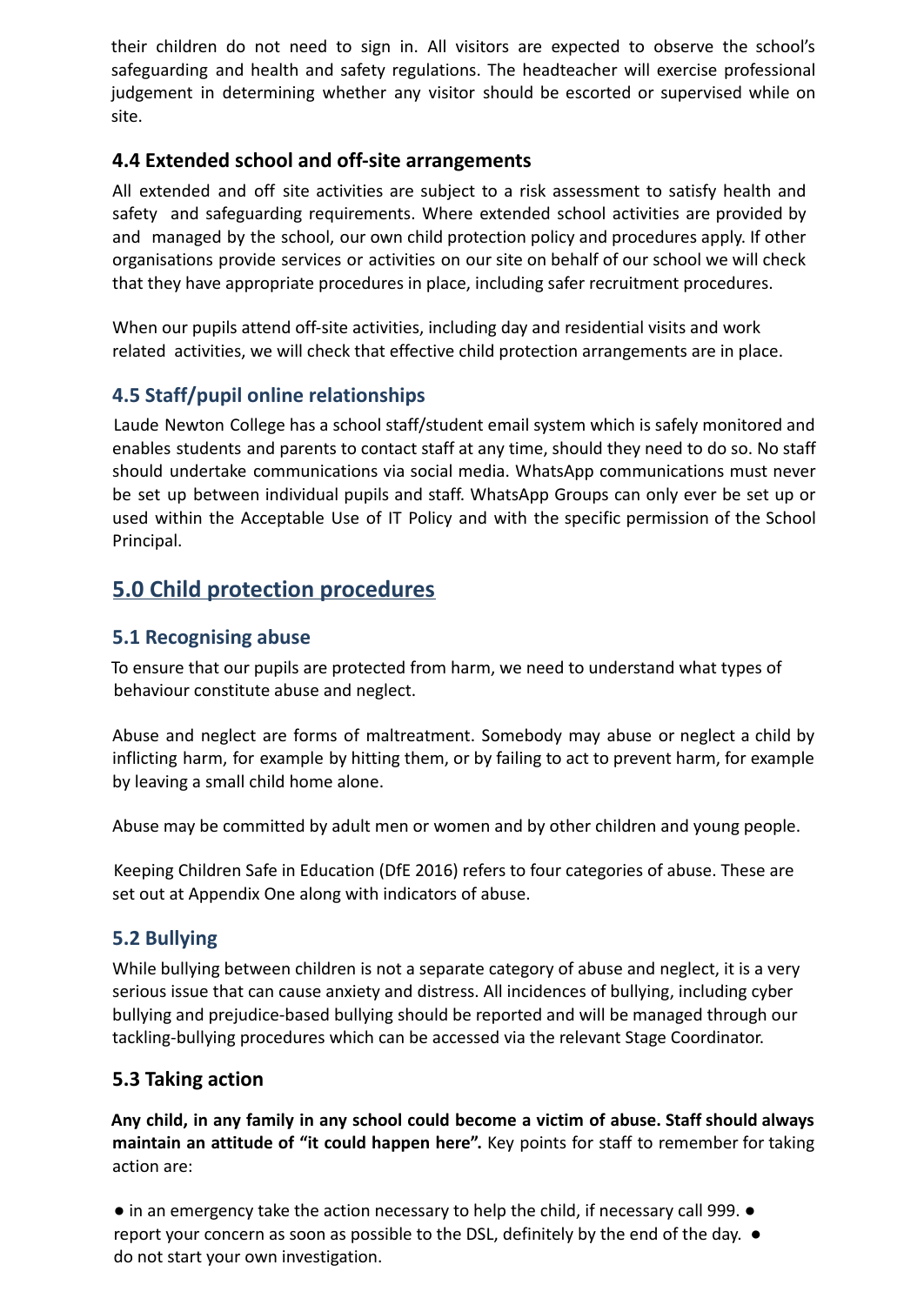- share information on a need-to-know basis only do not discuss the issue with colleagues, friends or family.
- complete a record of concern.
- seek support for yourself if you are distressed.

## **5.4 If you are concerned about a pupil's welfare**

There will be occasions when staff may suspect that a pupil may be at risk. The pupil's behaviour may have changed, their artwork could be bizarre, they may write stories or poetry that reveal confusion or distress, or physical signs may have been noticed. In these circumstances, staff will try to give the pupil the opportunity to talk and ask if they are OK or if they can help in any way. Staff should use the **welfare concern form** to record these concerns. If the pupil does reveal that they are being harmed, staff should follow the advice below. Following an initial conversation with the pupil, if the member of staff has concerns, they should discuss their concerns with the DSL.

## **5.5 If a pupil discloses to you**

It takes a lot of courage for a child to disclose that they are being abused. They may feel ashamed, particularly if the abuse is sexual; their abuser may have threatened what will happen if they tell; they may have lost all trust in adults; or they may believe, or have been told, that the abuse is their own fault. Sometimes they may not be aware that what is happening is abusive.

If a pupil talks to a member of staff about any risks to their safety or wellbeing, **the staff member will, at the appropriate time, let the pupil know that in order to help them they must pass the information on to the DSL**. The point at which they tell the pupil this is a matter for professional judgement.

During their conversations with the pupils staff will:

- allow them to speak freely.
- remain calm and not overreact.

● give reassuring nods or words of comfort – 'I'm so sorry this has happened', 'I want to help', 'This isn't your fault', 'You are doing the right thing in talking to me'  $\bullet$  not be afraid of silences.

● **under no circumstances** ask investigative questions – such as how many times this has happened, whether it happens to siblings, or what does the pupil's mother think about it. ● at an appropriate time tell the pupil that in order to help them, the member of staff must pass the information on and explain to whom and why.

- not automatically offer any physical touch as comfort.
- avoid admonishing the child for not disclosing earlier. Saying things such as 'I do wish you had told me about this when it started' may be interpreted by the child to mean that they have done something wrong.
- tell the pupil what will happen next.
- report verbally to the DSL even if the child has promised to do it by themselves. complete the **record of concern form** and hand it to the DSL as soon as possible. ● seek support if they feel distressed.

## **5.5 Notifying parents**

The school will normally seek to discuss any concerns about a pupil with their parents. This must be handled sensitively and the DSL will make contact with the parent in the event of a concern, suspicion or disclosure.

Our focus is the safety and wellbeing of the pupil. Therefore, if the school believes that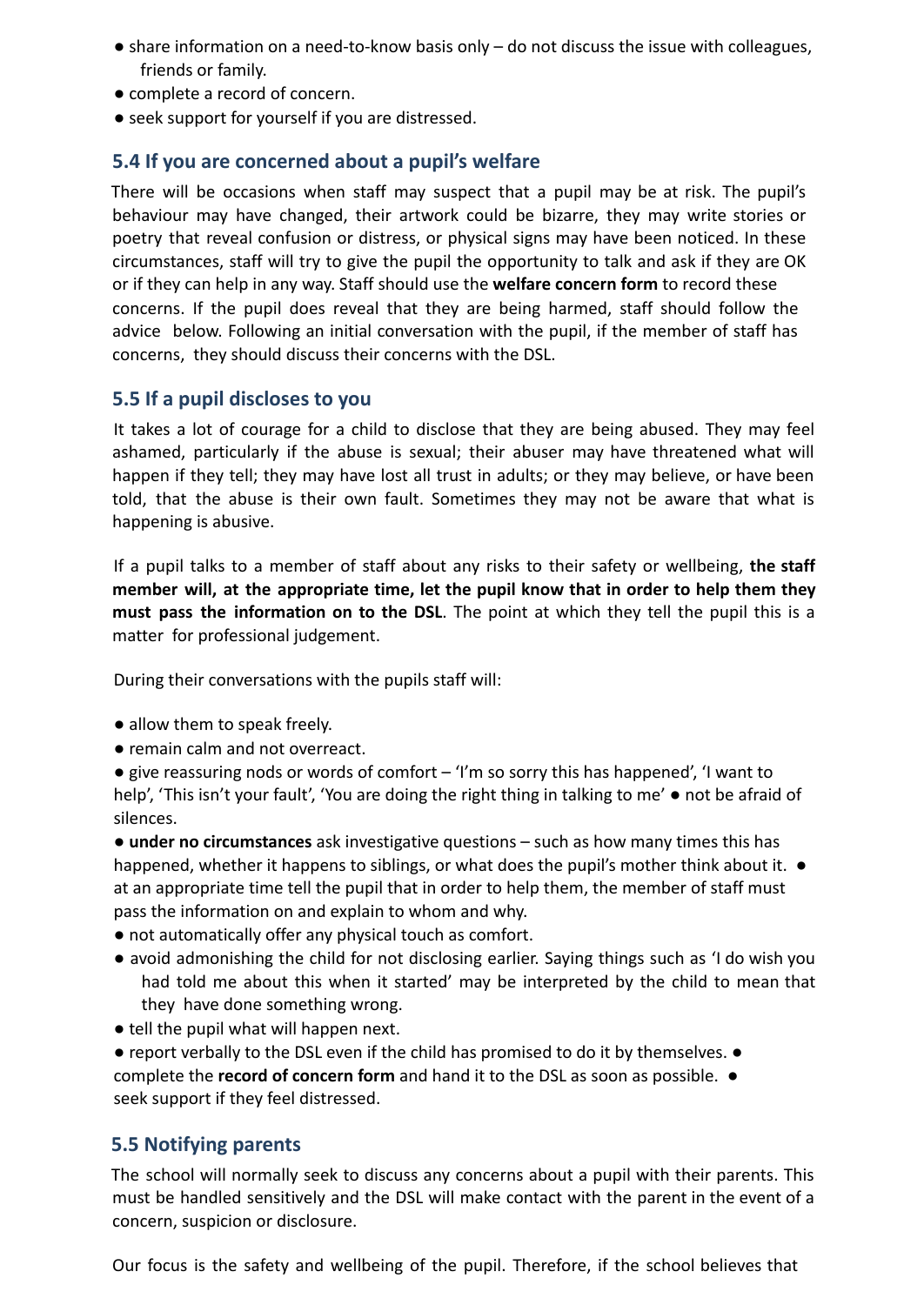notifying parents could increase the risk to the child or exacerbate the problem, advice will first be sought from children's social care and/or the police before parents are contacted.

## **5.6 Confidentiality and sharing information**

All staff will understand that child protection issues warrant a high level of confidentiality, not only out of respect for the pupil and staff involved but also to ensure that information being released into the public domain does not compromise evidence.

Staff should only discuss concerns with the DSL, headteacher/principal or chair of governors (depending on who is the subject of the concern). That person will then decide who else needs to have the information and they will disseminate it on a 'need-to-know' basis.

However, following a number of cases where senior leaders in school had failed to act upon concerns raised by staff, *Keeping Children Safe in Education (2016)* emphasises that **any** member of staff can contact children's social care if they are concerned about a child.

Child protection information will be stored and handled in line with the Data Protection Act 1998.

Information sharing is guided by the following principles. The information is:

- necessary and proportionate.
- relevant.
- adequate.
- accurate.
- timely.
- secure.

Information sharing decisions will be recorded, whether or not the decision is taken to share.

Record of concern forms and other written information will be stored in a locked facility and any electronic information will be password protected and only made available to relevant individuals.

The DSL will normally obtain consent from the pupil and/or parents to share sensitive information within the school or with outside agencies. Where there is good reason to do so, the DSL may share information *without* consent, and will record the reason for not obtaining consent.

Child protection records are normally exempt from the disclosure provisions of the Data Protection Act, which means that children and parents do not have an automatic right to see them. If any member of staff receives a request from a pupil or parent to see child protection records, they will refer the request to the headteacher.

The Data Protection Act does not prevent school staff from sharing information with relevant agencies, where that information may help to protect a child.

The school's confidentiality and information-sharing policy is available to parents and pupils on request.

## **5.7 Referral to children's social care**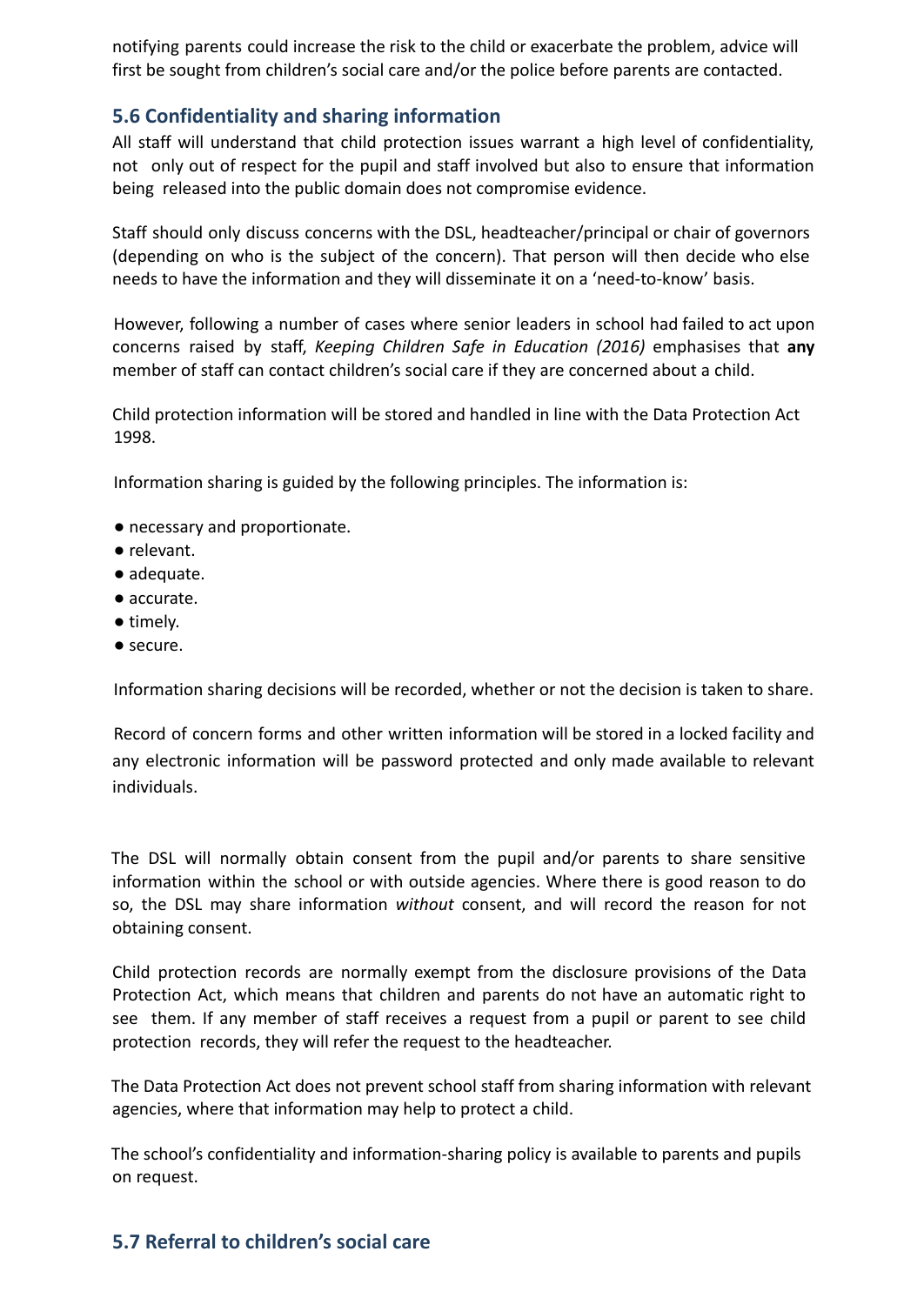The DSL will make a referral to children's social care if it is believed that a pupil is suffering or is at risk of suffering significant harm. The pupil (subject to their age and understanding) and the parents will be told that a referral is being made, unless to do so would increase the risk to the child.

## **6.0 Peer on peer abuse**

Children may be harmed by other children or young people. Staff will be aware of the harm caused by bullying and will use the school's anti-bullying procedures where necessary. However, there will be occasions when a pupil's behaviour warrants a response under child protection rather than anti-bullying procedures.

Peer on peer abuse can take many forms, including:

- **physical abuse** such as biting, hitting, kicking or hair pulling.
- **sexually harmful behaviour/sexual abuse** such as inappropriate sexual language, touching, sexual assault.
- **sexting,** including pressuring another person to send a sexual imagery or video content.
- **teenage relationship abuse** defined as a pattern of actual or threatened acts of physical, sexual or emotional abuse, perpetrated against a current or former partner.
- **initiation/hazing** used to induct newcomers into an organisation such as sports team or school groups by subjecting them to a series of potentially humiliating, embarrassing or abusing trials which promote a bond between them.
- **prejudiced behaviour** a range of behaviours which causes someone to feel powerless, worthless or excluded and which relates to prejudices around belonging, identity and equality, in particular prejudices linked to disabilities, special educational needs, ethnic, cultural and religious backgrounds, gender and sexual identity.

Abuse is abuse and should never be tolerated or passed off as "banter" or "part of growing up". Different gender issues can be prevalent when dealing with peer on peer abuse, for example girls being sexually touched/assaulted or boys being subject to initiation/hazing type violence.

At our school, we take the following steps to minimise or prevent the risk of peer on peer abuse.

- An open and honest environment where young people feel safe to share information about anything that is upsetting or worrying them.
- Assemblies are used to provide a moral framework outlining acceptable behaviour and stressing the effects of bullying.
- Tutorial periods are used to reinforce the message through stories, role play, current affairs and other suitable activities.
- Staff will endeavour always to create surroundings where everyone feels confident and at ease in school.
- We will ensure that the school is well supervised, especially in areas where children might be vulnerable.

All allegations of peer on peer abuse should be passed to the DSL/DDSL immediately. They will then be investigated and dealt with as follows:

● **Information gathering** – children, staff and witnesses will be spoken with as soon as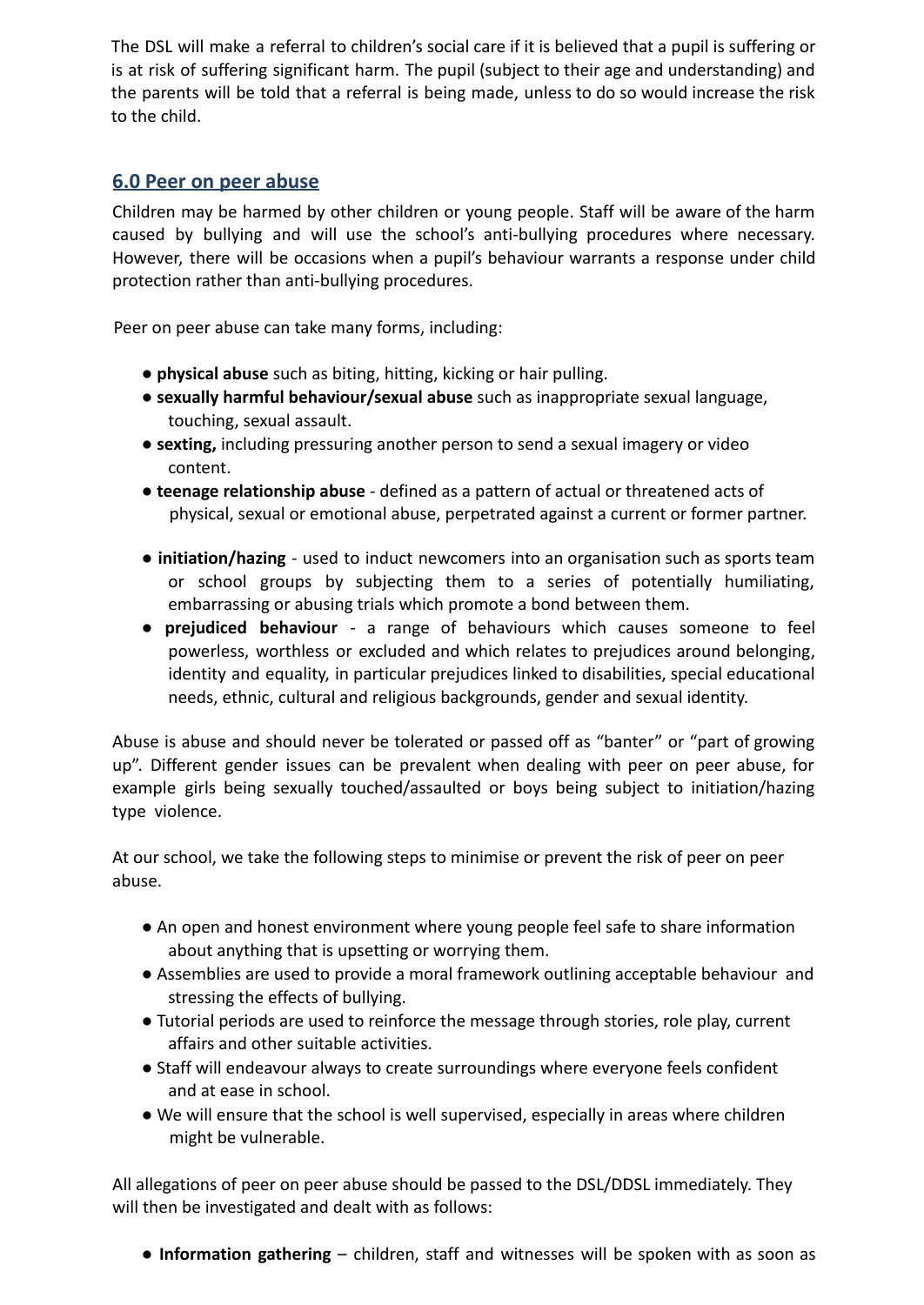possible to gather relevant information quickly to understand the situation and assess whether there was intent to cause harm.

- **Decide on action** if it is believed that any young person is at risk of significant harm, a referral will be made to children's social care. The DSL will then work with children's social care to decide on next steps, which may include contacting the police.
- **Inform parents** as with other concerns of abuse, the school will normally seek to discuss concerns about a pupil with parents. Our focus is the safety and wellbeing of the pupil and so if the school believes that notifying parents could increase the risk to the child or exacerbate the problem, advice will first be sought from children's social care and/or the police before parents are contacted.

#### **Supporting those involved**

The support required for the pupil who has been harmed will depend on their circumstance and the nature of the abuse. Support could include counselling, mentoring, the support of family and friends and/or support with improving peer relationships or some restorative justice work.

Support may also be required for the pupil that harmed. We will seek to understand why the pupil acted in this way and consider what support may be required to help the pupil and/or change behaviours. Once those needs have been met, the consequences for the harm caused or intended will be addressed.

## **6.1 Sexting**

There is no accepted definition of "sexting" but most professionals agree that it refers to the sending or posting of sexually suggestive images, including nude or semi-nude photographs of a person under 18 years of age, via mobiles or over the internet. The UKCCIS advice document refers to this as "youth produced sexual imagery".

All incidents involving youth produced sexual imagery will be responded to as follows:

- The incident will be referred to the DSL immediately and the DSL will hold an initial review meeting with appropriate staff. If appropriate, there will be subsequent interviews with the young people involved.
- Parents will be informed at an early stage and involved in the process unless there is good reason to believe that involving parents would put the young person at risk of harm.
- At any point in the process, if there is a concern a young person has been harmed or is at risk of harm a referral will be made to children's social care and/or the police immediately in accordance with this policy.

In some instances, it may be necessary to refer the matter to the police. Once a report is made to the police, the report must be recorded and the police will investigate. This may include seizure of devices and interviews with the young people involved.

## **7.0 Sexual exploitation of children**

Sexual exploitation involves an individual or group of adults taking advantage of the vulnerability of an individual or groups of children or young people, and victims can be boys or girls. Children and young people are often unwittingly drawn into sexual exploitation through the offer of friendship and care, gifts, drugs and alcohol, and sometimes accommodation. Sexual exploitation is a serious crime and can have a long-lasting adverse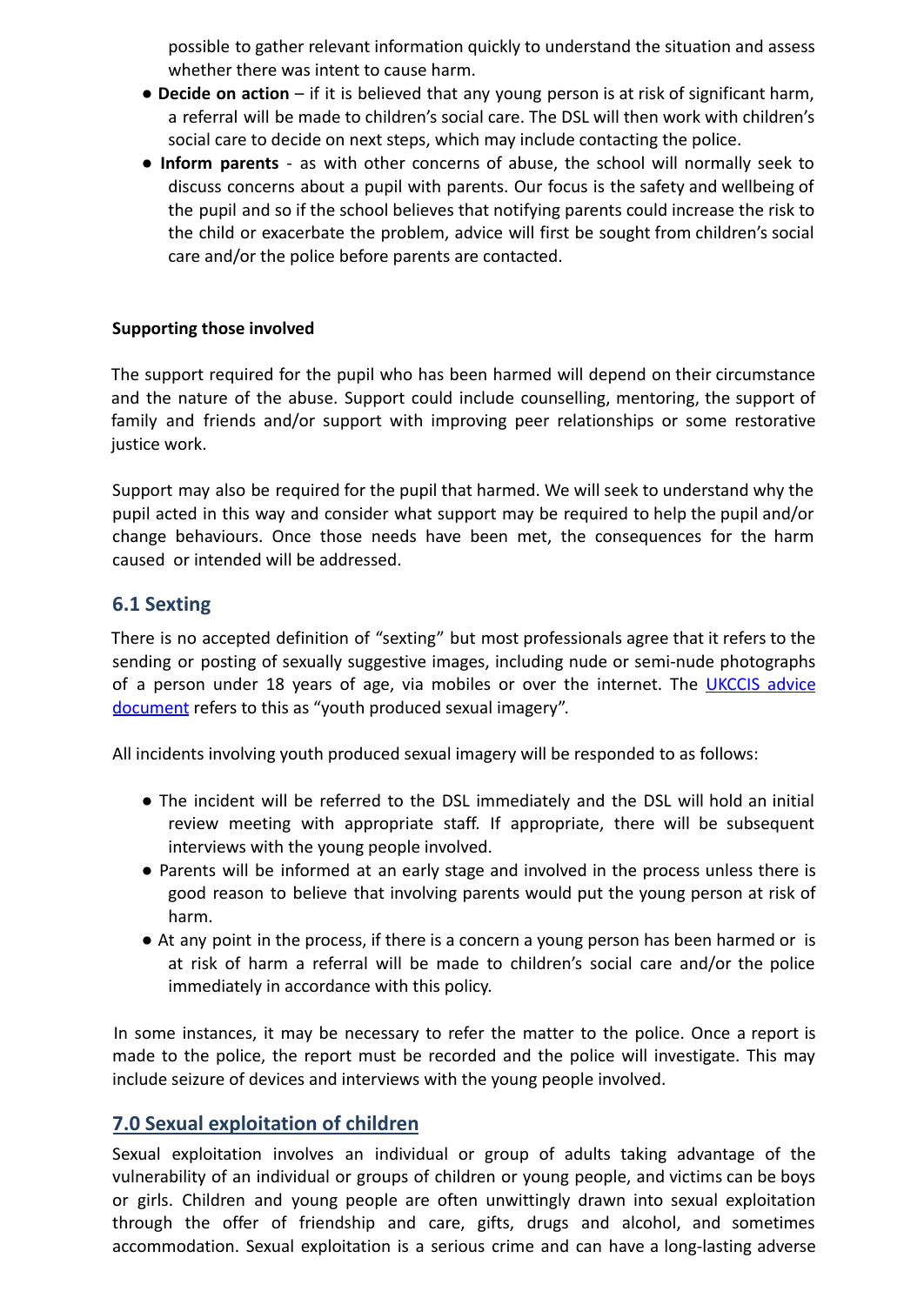impact on a child's physical and emotional health. It may also be linked to child trafficking.

The school includes the risks of sexual exploitation in the PSHE and SRE curriculum. A common feature of sexual exploitation is that the child often doesn't recognise the coercive nature of the relationship and doesn't see themselves as a victim. The child may initially recent what they perceive as interference by staff, but staff must act on their concerns, as they would for any other type of abuse.

All staff are made aware of the indicators of sexual exploitation and all concerns are reported immediately to the DSL.

## **7.1 Honour-Based Violence**

"Honour-based" violence (HBV) encompasses crimes which have been committed to protect or defend the honour of the family and/or the community, including Female Genital Mutilation (FGM), forced marriage, and practices such as breast ironing. All forms of HBV are abuse.

FGM is the collective name given to a range of procedures involving the partial or total removal of external female genitalia for non-medical reasons. In England, Wales and Northern Ireland, the practice is a criminal offence under the Female Genital Mutilation Act 2003. The practice can cause intense pain and distress and long-term health consequences, including difficulties in childbirth.

FGM is carried out on girls of any age, from young babies to older teenagers and adult women, so school staff are trained to be aware of risk indicators. Many such procedures are carried out abroad and staff should be particularly alert to suspicions or concerns expressed by female pupil about going on a long holiday during the summer vacation period.

A forced marriage is a marriage in which a female (and sometimes a male) does not consent to the marriage but is coerced into it. Coercion may include physical, psychological, financial, sexual and emotional pressure. It may also involve physical or sexual violence and abuse. In England and Wales the practice is a criminal offence under the Anti-Social Behaviour, Crime and Policing Act 2014.

A forced marriage is not the same as an arranged marriage. In an arranged marriage, which is common in several cultures, the families of both spouses take a leading role in arranging the marriage but the choice of whether or not to accept the arrangement remains with the prospective spouses.

Children may be married at a very young age, and well below the age of consent in England. School staff receive training and should be particularly alert to suspicions or concerns raised by a pupil about being taken abroad and not be allowed to return to England.

## **7.2 Radicalisation and Extremism**

Extremism is defined as vocal or active opposition to democracy, the rule of law, individual liberty and mutual respect and tolerance of different faiths and beliefs.

Some children are at risk of being radicalised: adopting beliefs and engaging in activities which are harmful, criminal or dangerous. Islamic extremism is the most widely publicised form and schools should also remain alert to the risk of radicalisation into white supremacy extremism.

School staff will receive training to help to identify signs of extremism. Opportunities are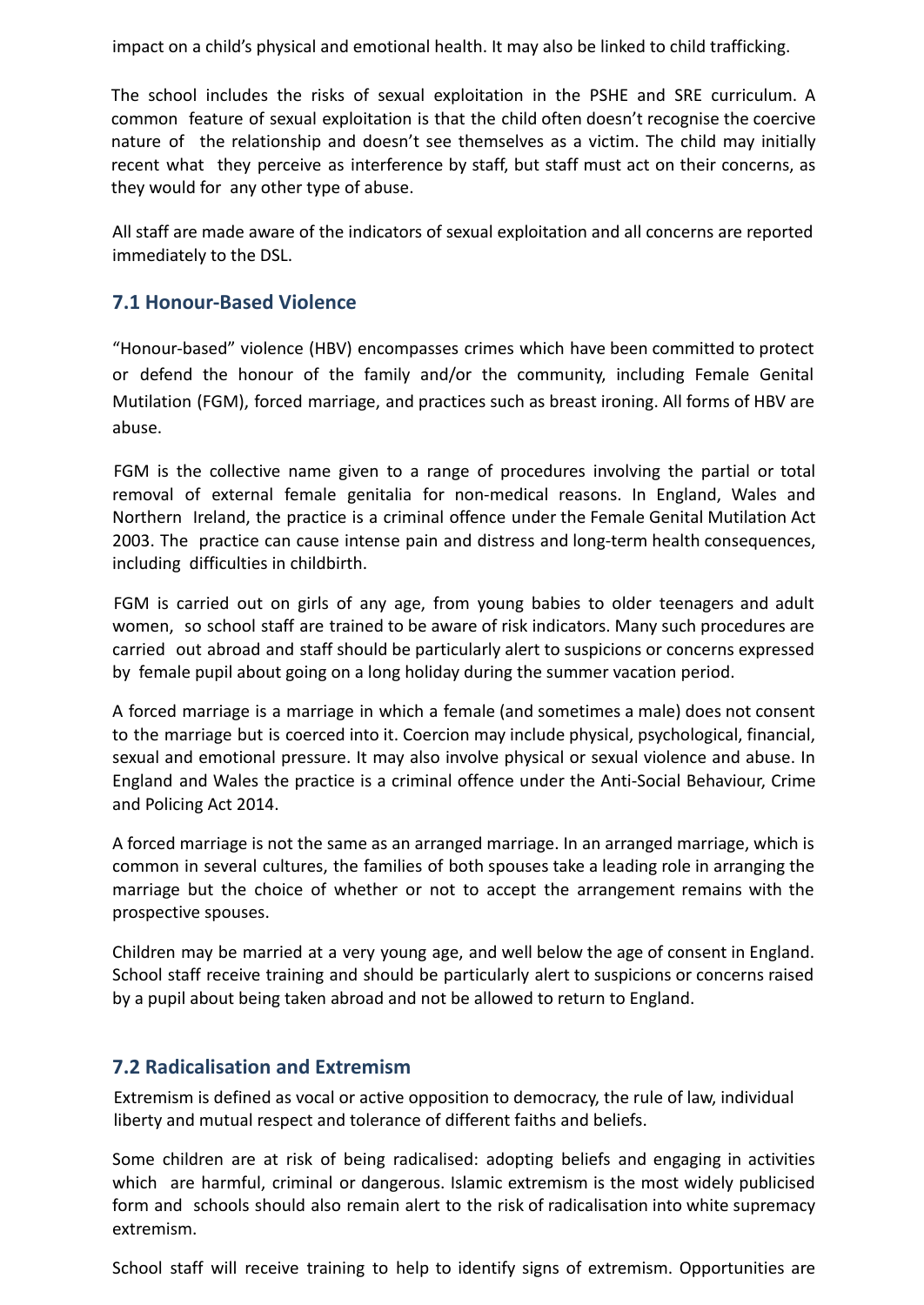provided in the curriculum to enable pupils to discuss issues of religion, ethnicity and culture and the school follows the DfE advice Promoting fundamental British Values as part of SMCS (spiritual, moral, social and cultural education) in Schools (2014).

## **7.3 Private fostering arrangements**

A private fostering arrangement occurs when someone other than a parent or a close relative cares for a child for a period of 28 days or more, with the agreement of the child's parents. It applies to children under the age of 16, or aged under 18 if the child is disabled. By law, a parent, private foster carer or other persons involved in making a private fostering arrangement must notify children's

Where a member of staff becomes aware that a pupil may be in a private fostering arrangement they will raise this with the DSL and the school should notify the local authority of the circumstances.

## **7.4 Looked after children**

The most common reason for children becoming looked after is as a result of abuse or neglect. The school ensures that staff have the necessary skills and understanding to keep looked after children safe. Appropriate staff have information about a child's looked after legal status and care arrangements, including the level of authority delegated to the carer by the authority looking after the child. The designated teacher for looked after children and the DSL have details of the child's social worker and the name and contact details of the local authority's virtual head for children in care.

#### **7.5 Work Experience**

The school has detailed procedures to safeguard pupils undertaking work experience, including arrangements for checking people who provide placements and supervise pupils on work experience which are in accordance with the guidance in *Keeping Children Safe in Education (2016)*. These are available from the Head of Stage.

## **7.6 Children staying with host families**

The school may make arrangements for pupils to stay with a host family during a foreign exchange trip or sports tour. Some overseas pupils may reside with host families during school terms and we will that such arrangements are safe and suitable. In such circumstances the will request that everyone aged 16 or above in the house has the appropriate police checks made.

#### **8.0 Interpretation**

In this policy the term "senior manager" means a School Principal, Head and their designated deputies.

This policy applies in all Schools and other work environments within the Partnership. This policy applies within all companies, which are wholly owned subsidiaries of International Schools Partnership Services Limited, a company registered in England, registered number 08652527, and the terms "Partnership" and "Company" should be interpreted accordingly, dependent on the employing company.

The registered office of all companies is: One Fleet Place, London, EC4M 7WS.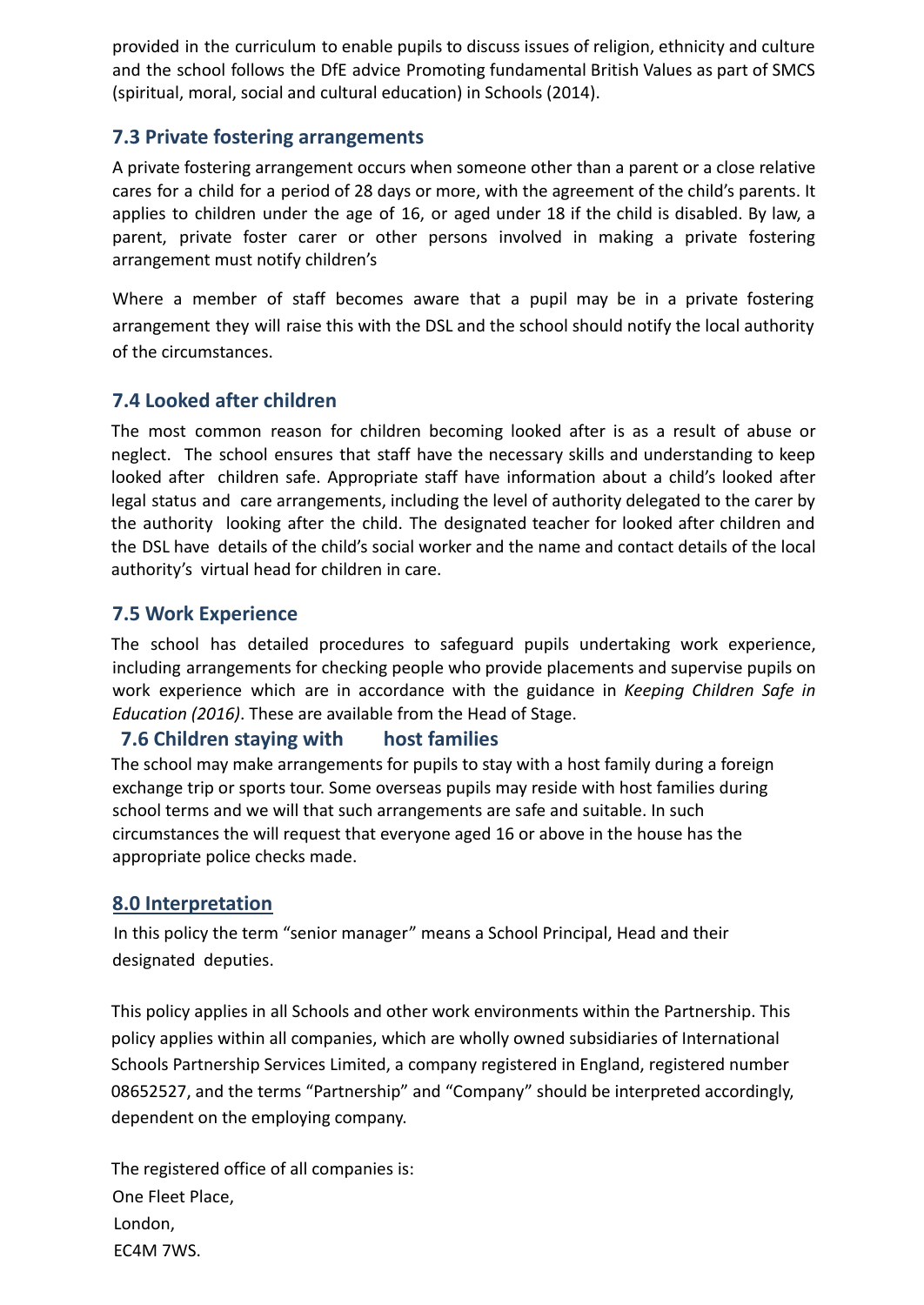Any enquiries regarding the application of this policy should be addressed to the Director of Operations at: 33 Cavendish Square, London, W1G 0PW.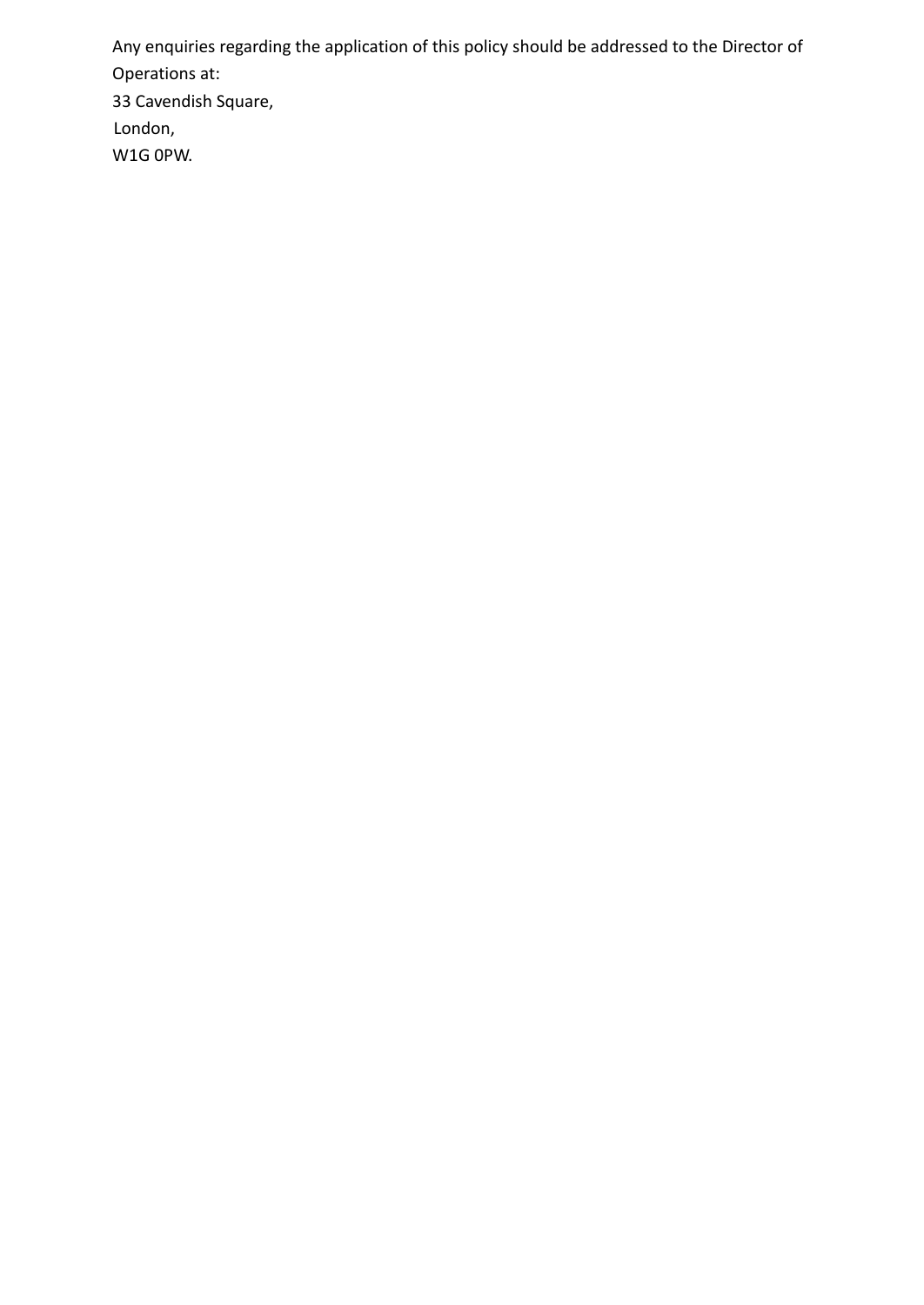## **Appendix One**

## **Four categories of abuse**

**Physical abuse** Physical abuse is a form of abuse which may involve hitting, shaking, throwing, poisoning, burning or scalding, drowning, suffocating or otherwise causing physical harm to a child. Physical harm may also be caused when a parent or carer fabricates the symptoms of, or deliberately induces, illness in a child (this used to be called Munchausen's Syndrome by Proxy, but is now more usually referred to as fabricated or induced illness).

**Emotional abuse** Emotional abuse is the persistent emotional maltreatment of a child such as to cause severe and persistent adverse effects on the child's emotional development. It may involve conveying to a child that they are worthless or unloved, inadequate, or valued only insofar as they meet the needs of another person. It may include not giving the child opportunities to express their views, deliberately silencing them or 'making fun' of what they say or how they communicate. It may feature age or developmentally inappropriate expectations being imposed on children. These may include interactions that are beyond a child's developmental capability, as well as overprotection and limitation of exploration and learning, or preventing the child participating in normal social interaction. It may involve seeing or hearing the ill-treatment of another. It may involve serious bullying (including cyber bullying), causing children frequently to feel frightened or in danger, or the exploitation or corruption of children. Some level of emotional abuse is involved in all types of maltreatment of a child, although it may occur alone.

**Sexual abuse** Sexual abuse involves forcing or enticing a child or young person to take part in sexual activities, not necessarily involving a high level of violence, whether or not the child is aware of what is happening. The activities may involve physical contact, including assault by penetration (for example, rape or oral sex) or non-penetrative acts such as masturbation, kissing, rubbing and touching outside of clothing. They may also include non-contact activities, such as involving children in looking at, or in the production of, sexual images, watching sexual activities, encouraging children to behave in sexually inappropriate ways, or grooming a child in preparation for abuse (including via the internet). Sexual abuse is not solely perpetrated by adult males. Women can also commit acts of sexual abuse, as can other children.

#### **Neglect**

Neglect is the persistent failure to meet a child's basic physical and/or psychological needs, likely to result in the serious impairment of the child's health or development. Neglect may occur during pregnancy as a result of maternal substance abuse. Once a child is born, neglect may involve a parent or carer failing to:

- provide adequate food, clothing and shelter (including exclusion from home or abandonment);
- protect a child from physical and emotional harm or danger;

● ensure adequate supervision (including the use of inadequate care-givers); or ● ensure access to appropriate medical care or treatment. It may also include neglect of, orunresponsiveness to, a child's basic emotional needs.

## **Indicators of abuse**

Physical signs define some types of abuse, for example, bruising, bleeding or broken bones resulting from physical or sexual abuse, or injuries sustained while a child has been adequately supervised. The identification of physical signs is complicated, as children may go to great lengths to hide injuries, often because they are ashamed or embarrassed, or their abuser has threatened further violence or trauma if they 'tell'. It is also quite difficult for anyone without medical training to categorise injuries into accidental or deliberate with any degree of certainty. For these reasons, it is vital that staff are also aware of the range of behavioural indicators of abuse and report any concerns to the designated safeguarding lead.